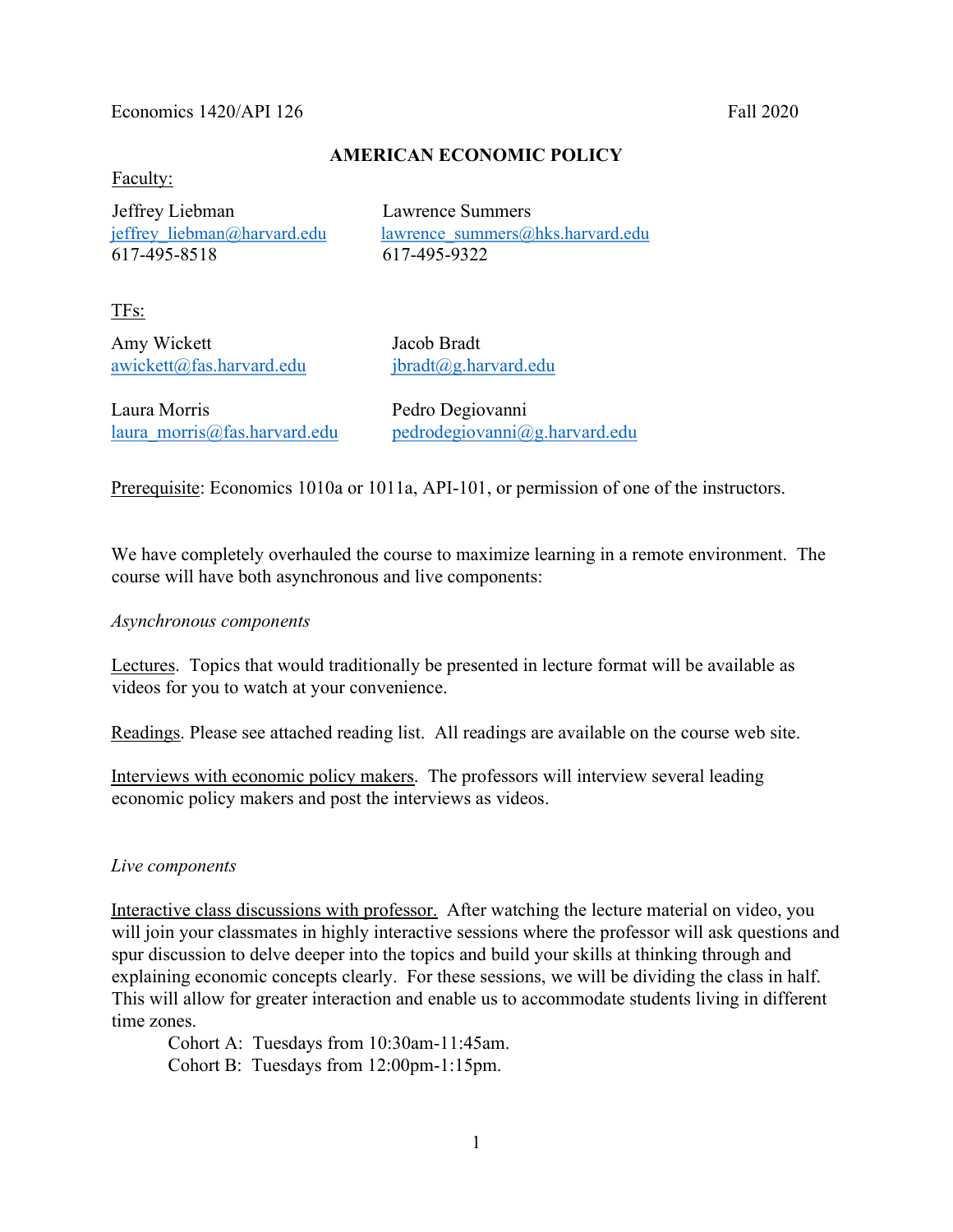Policy discussions between Professor Liebman and Professor Summers. On alternate Thursdays, live class time will be devoted to a back and forth discussion between the two professors about the topics of the course and their application to current economic policy debates.

Policy discussions: Alternate Thursdays from 10:30am-11:45am.

Weekly review sections. For the first half of each weekly sessions you will be placed in a 3 student Zoom session to work on a series of problems/questions together. For the second half, you will meet in a group of approximately 12 students with a teaching fellow.

Review sessions: Will be offered at a variety of time slots TBD.

Participation in the interactive class discussions and weekly review sessions is mandatory. However, you may miss up to two of each with no grade penalty and without seeking advance permission (if you are going to miss a review session, it would be polite to let your TF know in advance).

# Time zone accommodations

We know some of you will be attending this class from places far from Cambridge.

For the interactive class discussions with a professor, we hope that the two time options will accommodate nearly everyone. Similarly, weekly review sessions with the teaching fellow will be scheduled at several different times.

While the joint policy discussions between the two professors will occur at the official class time, these sessions will be recorded and can be watched asynchronously if necessary.

# Grades and Requirements

- a midterm exam given on Thursday October 22 -- 20 percent
- a preliminary and final draft of a four-page memo due at the beginning of class on October 15 and November 19-- 20 percent
- Participation in a policy simulation exercise  $-10$  percent
- 10 very brief written reactions to readings or other questions due at 9am on most Tuesdays – 10 percent
- Active participation in class sessions with professor and review sessions with  $TF 10$ percent.
- a final exam given in December -- 30 percent

Paper Option: Students have the option of writing a 20-25 page research paper (due on December 3) in lieu of the memo. The paper will count for 20 percent of the grade. Students who choose this option can count Economics 1420 as one of the courses that fulfill the economics department writing requirement.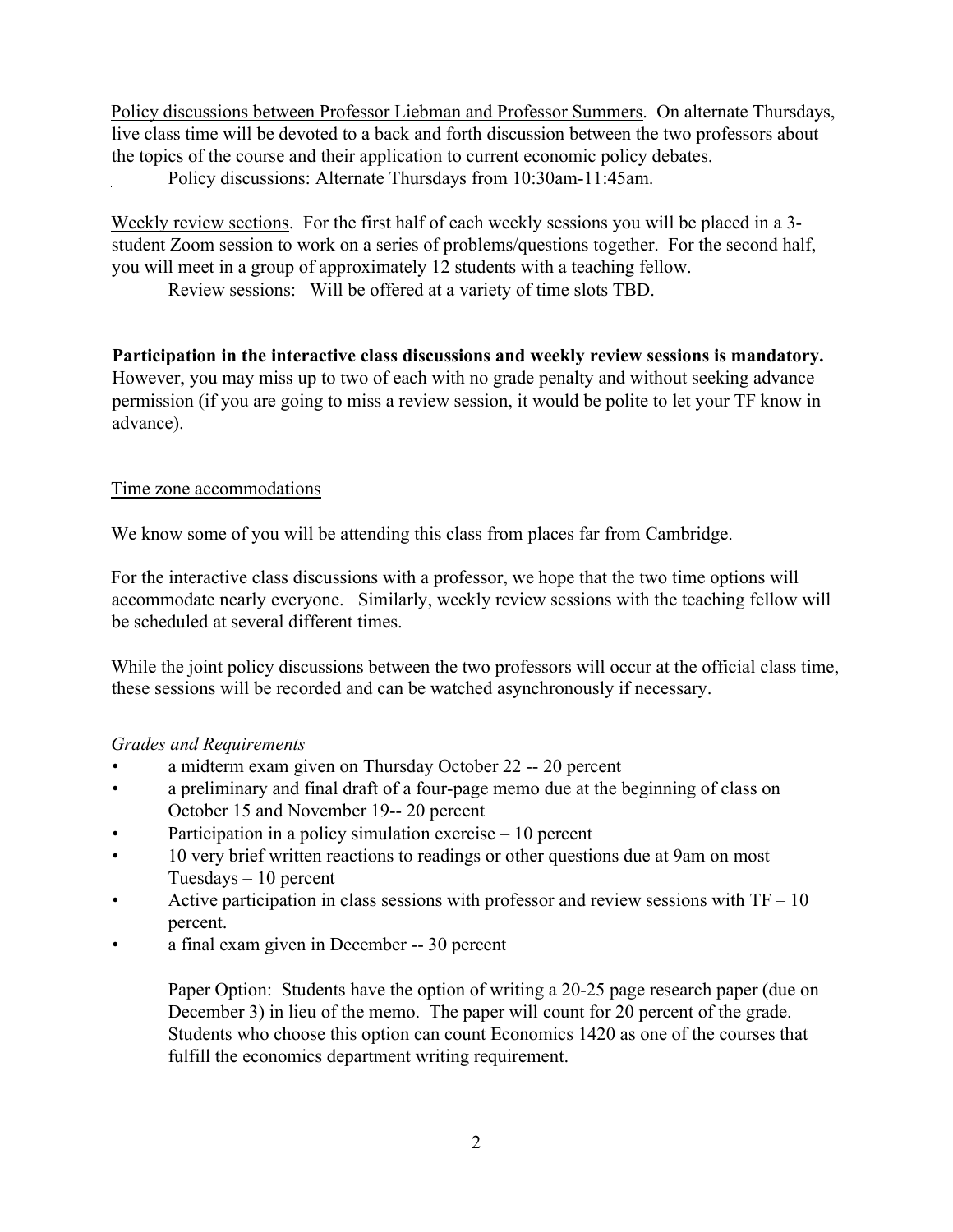### Academic Integrity

Discussion and the exchange of ideas are essential to academic work. For assignments in this course, you are encouraged to consult with your classmates on the choice of paper topics and to share sources. You may find it useful to discuss your chosen topic with your peers, particularly if you are working on the same topic. However, you should ensure that any written work you submit for evaluation is the result of your own research and writing and that it reflects your own approach to the topic. You must also adhere to standard citation practices in this discipline and properly cite any books, articles, websites, lectures, etc. that have helped you with your work.

Academic misconduct of any sort will not be tolerated, and everyone should understand that we take this issue quite seriously. Please do not cheat on exams. In two of the past three offerings of this course, a student has cheated on an exam and been required by the Administrative Board to withdraw from Harvard. If you are feeling unprepared or otherwise stressed out and tempted to cheat, please reach out to a member of the teaching team. We are here to help you succeed.

The course website can be accessed here: https://canvas.harvard.edu/courses/74789